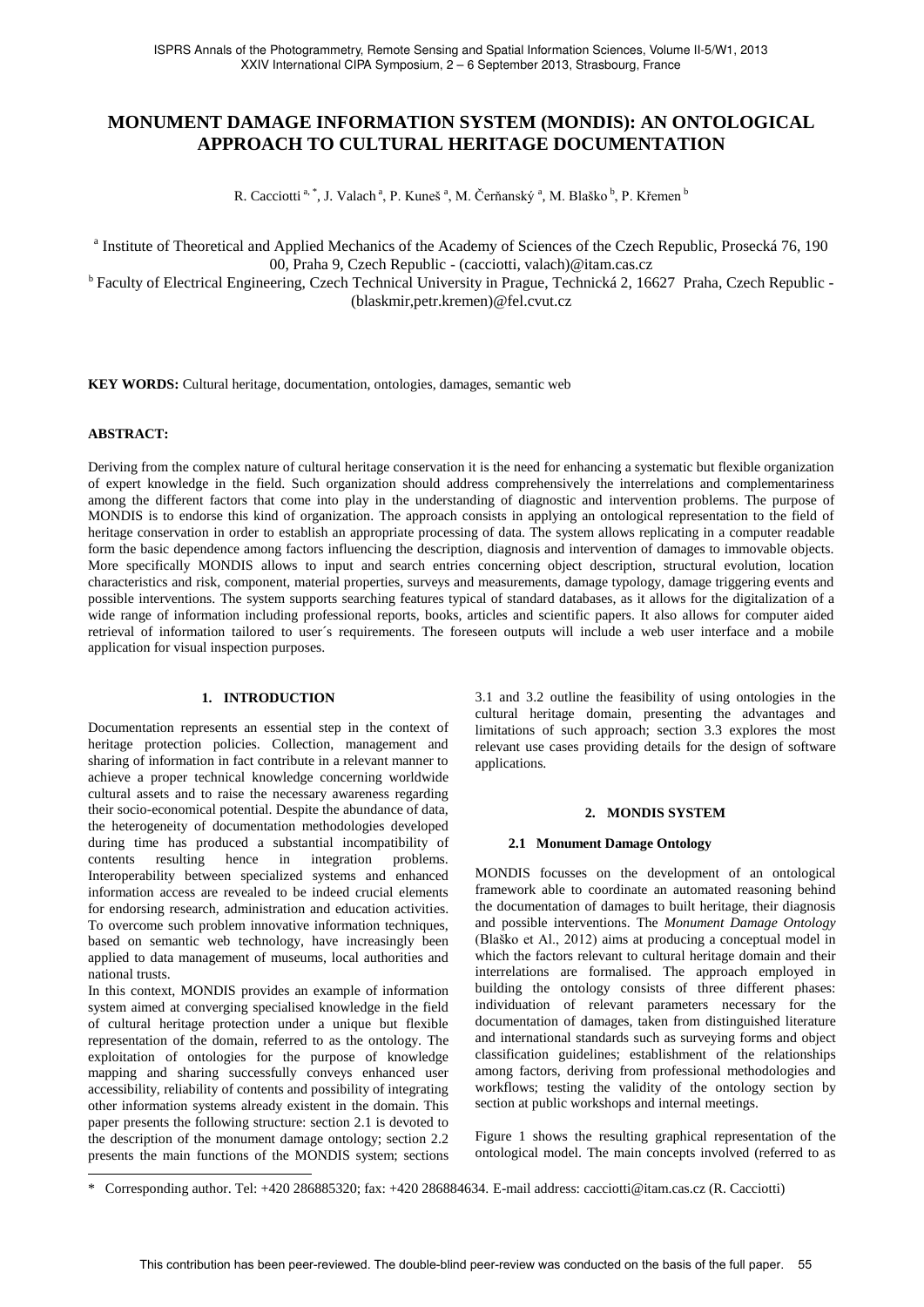classes) can be grouped, by colour coding, into thematic clusters.

The *component and construction description* section (in green) allows assigning the cultural heritage object with physical and functional characteristics: complex and normal objects can be described by defining respectively multiple or single constructions (defined as a distinguishable ´whole´ which contains components); structural and functional types provide further details concerning the resisting scheme of the construction and its functionality; component and its subcomponents can be defined by determining a hierarchical organization of object´s parts (e.g. floor has sub component flooring which has subcomponent plank), finally material can be set for each component/subcomponent. Other parameters such as use and style complete the basic description of the construction.

The *events* cluster (in yellow) individuates those occurrences which can influence the conditions of the object (specified by a temporal reference). These include natural disasters, object changes and location characteristics changes. Natural disaster class is modelled as the activation of a hazard (e.g. earthquake hazard, flood hazard, landslide hazard etc.); object change class includes those sub classes which can produce a relevant impact on the state of the object, namely functional change (e.g. farm changes to a museum), structural change (e.g. component addition, removal or substitution), relevant damages and past (intrusive) interventions; location characteristics change class refers instead to changes in the geo-morphological, hydrogeological and environmental conditions of the site.



Figure 1. MONDIS Ontological Model

Events strongly relate to the *damage diagnosis and intervention* section of the model (in orange). The diagnostic phase is in fact represented by the interplay between events, mechanisms, agents and manifestation of damage. Events can induce damaging processes (referred to as mechanisms). Mechanisms (e.g. bending, capillary rise) in turn might result in the formation of a tangible and detectable damage (referred to as manifestation of damage) such as cracks, deflection, loss of material etc. Agents are defined as the carrying factors of a damaging mechanism (e.g. temperature or water). Intervention individuates those actions taken in order to prevent an event (e.g. fencing to prevent vandalism), to repair a manifestation of damage (e.g. filling to repair crack gaps), to stop a mechanism (e.g. strengthening to stop buckling) and to eliminate an agent (e.g. introduction of water proof membrane to eliminate water infiltration).

*Risk assessment* cluster (in pink) represents the interaction between hazard at a location, component vulnerability and component value. This section of the ontology provides useful insights on possible actions which could help mitigating the risk (such as preventive interventions) and, more importantly, on whether the situation is risky enough to require interventions or not.

In order to provide the possibility to assess the magnitude of some of the factors of the model, an independent *measurement assessment* cluster (in light blue) is proposed. This part of the ontology allows documenting qualitatively and/or quantitatively measurable entities (individuated in the model by  $\mathcal{C}$  icon): data concerning surveyed components (e.g. height or thickness of a wall), reported damages (e.g. width of a crack), measured agents (e.g. stresses in a pillar, moisture content in masonry) and risks (e.g. high risk of slender structures to earthquake).

The *other topics* cluster includes those classes necessary for the functioning of the model which are usually integrated from already existing ontologies (e.g. temporal entity, spatial thing). It should be underlined that each class introduced in the model presents an internal structure called taxonomy. Taxonomies involve a hierarchical ordering of terms that enhances an appropriate categorisation of concepts based on the selection of a governing parameter (e.g. taxonomy of walls based on their structural characteristic). Taxonomies can be extracted directly from relevant literature such as for example damage catalogues (Snethlage, 2010).

#### **2.2 Functions**

The Monument Damage Ontology described in section 2.1 provides a platform on which the knowledge-based system is developed. MONDIS provides potential users with two basic actions to be performed, namely inputting and searching.

Inputting allows users to create an entry in the system and to insert data following a flexible and adaptable sequence of steps. This function enhances the digitalization of a wide range of information including professional reports, books, articles and scientific papers. Let´s consider for example documenting a damage produced by a seismic event on a masonry bell tower. The record would fit the model as follows:

OBJECT DESCRIPTION: construction type: tower; structural type: cantilever; functional type: bell tower; material: masonry; EVENT: initial construction: 1300; earthquake: 2012 – *induces* → MECHANISM: In-plane mechanism (shear) – *produces* MANIFESTATION OF DAMAGE: Crack—*has*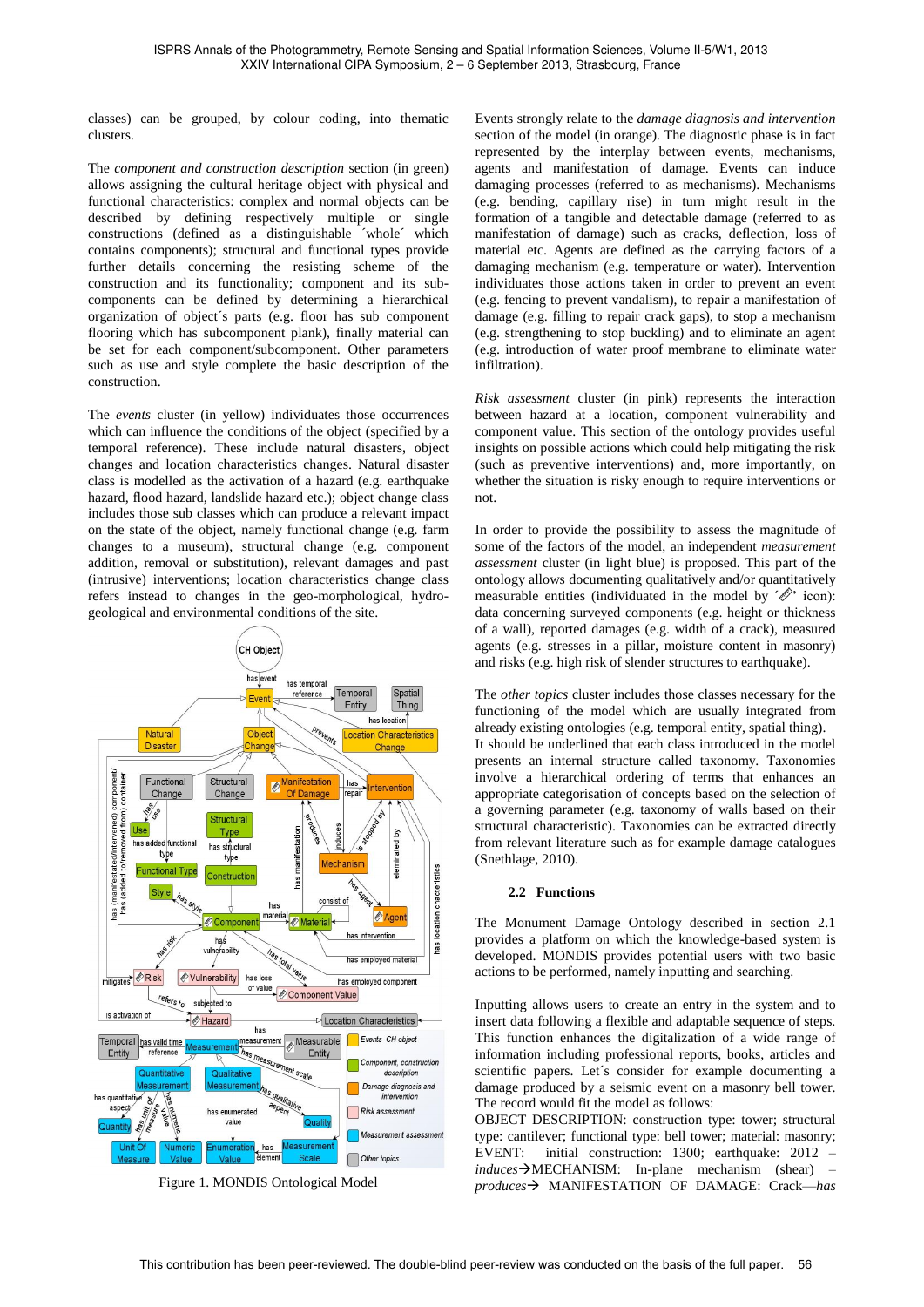measurement**>**QUANTITATIVE MEASUREMENT:

(width) 4mm. The deductive processing of such information by the system allows the user to obtain for instance clues concerning possible interventions aimed at repairing the manifestation of damage (e.g. by injecting the crack) and at stopping the mechanism (e.g. by increasing shear resistance of the structure).

Inputting is thus supported by self-reasoning providing logical relationships between the information being inserted and that which already exists in the system. This characteristic considerably improves the ease to interact and cross-reference information and consequently the knowledge sharing.

Searching function permits exploring existing knowledge by computer-aided retrieval tailored to users´ query. The relationships among concepts formalized in the ontological model allow narrowing down searching to logically related information only maximizing the contextualization of the output. Let´s consider the case of searching for a generic masonry material. The system would provide a series of data related to the concept ´masonry´. Such data might include information concerning masonry properties (taken from MEASUREMENT ontology); masonry sub categories such as ´brick masonry´, ´stone masonry´ or ´mixed masonry´ (taken from the taxonomy of class ´MATERIAL´) and common damages presented by ´masonry´( by the relation MATERIAL—has manifestation-> MANIFESTATION OF DAMAGE<sup>'</sup>), just to mention a few. Whenever further parameters are set in the searching interface, for example the type of the component which is made of masonry (by using ´COMPONENT´ class), or its surrounding characteristics (setting ´LOCATION CHARACTERISTICS CHANGE´ class), the system would accordingly restrict the retrieval to more exact information. This feature takes into consideration the level of knowledge, which is the depth of information, of the users with respect to a specific field of expertise, therefore contributing consistently in adapting the system to context specific cases.

The simple input and search examples outlined above well explain the powerful tool that the ontology might represent in the context of a vast domain, such that of cultural heritage protection, which lacks adequate knowledge organization and non-expert user accessibility. Insights on the feasibility of exploiting the MONDIS system and model in the field of cultural heritage are presented in the following section of the paper.

# **3. APPLICATIONS TO CULTURAL HERITAGE DOCUMENTATION**

Ontology provides a technique of how to represent data about a chosen application domain (Gruber, 2008). Although ontologies were successfully used in many domains of discourse, like biomedical applications (Bodenrider, 2008), e-government (Fogli, 2012), and others, damages to cultural heritage objects domain remains one of the prominent ones (Doerr, 2009). Due to the complexity, heterogeneity and distributed nature of the knowledge, digital content administrators use ontologies for semantic integration of different data in the field or data of variable level of granularity, as an alternative to fixed and hardto-adjust relational databases.

Several semantic web ontologies were developed in the cultural heritage domain (Doerr, 2009), (Hyvoenen, 2012), including CIDOC CRM (Doerr, 2005), probably the most famous one in the field, aimed at semantic integration of cultural heritage data.

Many ontological applications in the cultural heritage domain were focused on delivering digital content, related to cultural heritage artefacts, to the end-users (Doerr, 2009). An interesting example of current efforts in using semantic web technologies within the cultural heritage domain is Europeana (Valtysson, 2012), an EU-funded initiative which aims at collecting semantic metadata about various national cultural heritage sets and publishing their integrated version in a machine understandable way compliant with Linked Data principles (Heath at Al., 2011).

Most of the relevant work to date, however, presents some shortfalls in successfully integrating information concerning the wider historical context in which an object and the processes that govern its state are embedded. MIDAS, a British cultural heritage standard for monument inventories (MIDAS, 2012), and The Core Data Standard for Archaeological Sites and Monuments (Council of Europe, 1999), for example, translate their documentation standards to CIDOC CRM compatible ontology providing a framework for documenting monuments. Although such ontologies offer a solid methodological and technical background from which MONDIS stems out, their representation is nevertheless not rich enough for analysing the multi-faceted domain of historic buildings, especially as far as the relevance of damages and interventions in the perspective of heritage protection is concerned.

In comparison to previous works therefore MONDIS, with the Monument Damage Ontology, attempts to go beyond the conventional documentation of monuments, aiming at complementing existing ontologies with the possibility to describe monument damage, its causes and consequences.

Based on the proposed ontology, the MONDIS project endorses two software applications: (1) a mobile application providing computer support for on-site visual inspection of monument condition, (2) a web-based educational tool for visualizing dependencies between various qualities, including monument constructions, damages and materials. These applications are further described in section 3.3.

# **3.1 Feasibility**

The structure of an ontology is defined in terms of classes and properties. Classes (e.g. Wall) represent collections of concrete things (e.g. front wall of Pisa tower) identified by some common characteristics (e.g. continuous structure dividing or enclosing an area), while properties represent relationships between things (e.g. Pisa tower "is located in" Italy).

In classical approaches, such as relational databases, data are stored in some predefined structure (database schema) while the meaning of the data is hard-coded in an application. On the contrary, ontologies bundle domain concepts with their precise meaning by means of both informal definitions and formal constraints, ensuring coherency of data. The independency of the meaning of concepts on both the reader and the context make ontologies an excellent tool for knowledge integration and sharing, providing hence a feasible alternative to conventional cultural heritage documentation systems.

MONDIS provides software applications which ' run' on the ontological model. The interaction between model and application is based on the fact that ontologies are declarative, allowing their processing by means of a generic *inference engine*. More specifically, in the MONDIS applications, the inference engine takes ontological knowledge, it deduces new knowledge and finally it provides the information back to the application user. The new inferred knowledge helps the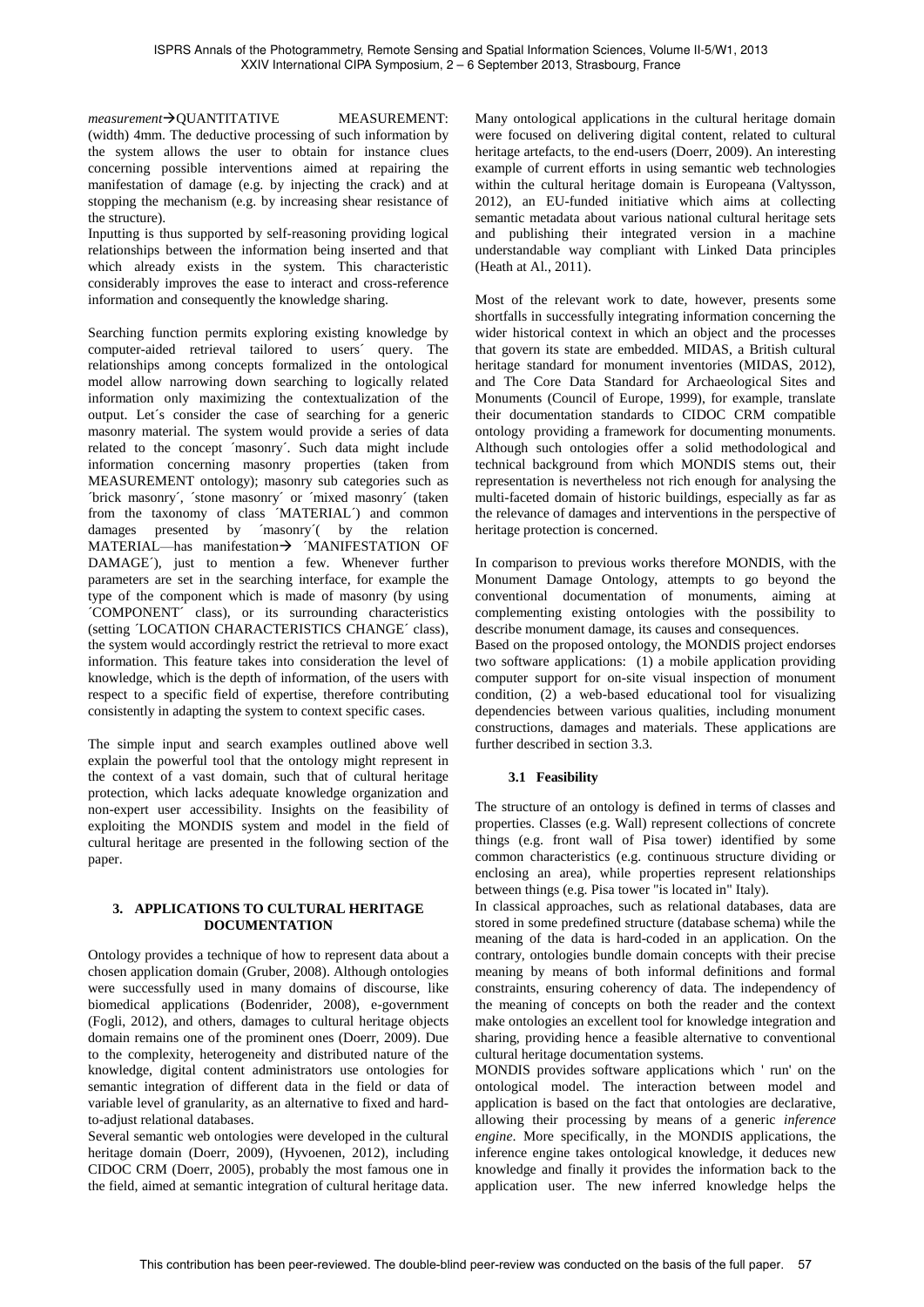application user to reveal new dependencies in the domain, or in other words to obtain coherent answers to the queries posed by the application itself. Although the feasibility of the ontological process within the context of cultural heritage documentation is proven on a global level, specific advantages and limitations are further discussed in the next paragraph in order to outline the technical borders when implementing the system.

# **3.2 Advantages and Limitations**

Greater flexibility, easy integration and sharing, ability to manage incompleteness or impreciseness constitute the main advantages of employing ontologies for documentation purposes. Compared to databases the structure of an ontology proves to be quite dynamic: new classes and properties can be easily incorporated providing flexibility in evolving scenarios.

In addition, classes and properties within ontology are organized in hierarchies according to its generality (e.g. class Structure would be higher in hierarchy than class Wall). Such organization allows representing new knowledge with appropriate level of generality thus helping to cope with incompleteness or impreciseness of the data.

The ontologies already proved their potential in many domains, let's remind the Linked Data initiative mentioned at the beginning of this section, that contains hundreds of inter-linked ontological datasets from various domain. Their interlinking helps to pose inter-domain queries, while their ontological nature helps to infer new knowledge in the particular domain. Nevertheless, some drawbacks must be considered.

Firstly the development of an ontology is a very timeconsuming process which requires both ontological engineers and domain experts to be involved. This physiological constraint can be a relevant one in case of short term projects and it might lead to either unrepresentative or ´stiff´ ontologies (i.e. too technical and not easy-to-grasp for users). The introduction of a common understanding as well as a common language in the building of the ontology is necessary. Furthermore although primary classifications of classes within the ontology, based on principles of ontology design, is very useful for integration purposes, it is often found to be rather artificial and not entirely user-friendly (Mizoguchi, 2003). It is in fact true in most of the cases that users prefer classification based on other simple criteria: for example instead of a classification of building materials based on essential properties of classes (e.g. strength properties), users might prefer a categorisation according to the use (e.g. hierarchy based on typical materials with respect to components: wood is used for joists and planks, glass for windows, RC for slabs). In such case the ontology needs to be enriched with secondary levels of classification in order to facilitate the interaction with primary one.

Secondly, there exists a problem of semantic interoperability due to incorrect use of basic patterns of ontology design (Poveda, 2010). This consists in a misinterpretation of the ontology engineering methodologies adopted and consequently in a misuse of the representation by the community of users. Interoperability among ontologies hence can be compromised by quality of existing ontologies. It most cases it is caused by low awareness of ontology engineering principles within the community itself (Mizoguchi, 2003).

Lastly, compared to classical approaches, development of ontologies as well as knowledge-based systems lacks easy enough tools to simplify the development process.

# **3.3 Use Cases**

MONDIS aims at producing a number of different contextspecific applications of the system for a wide range of users. Use cases are currently being formulated in order to explore the characteristics of the user-base and provide details for the design of these applications. Three use cases are presented. Their functioning is dependent on the characteristics of the ontological model presented in figure 1 and on the capacity of the inference engine to process and retrieve data, as explained in section 3.1.

#### **3.3.1 Use case 1**: Local or national authorities management systems.

This use case addresses reporters from cultural heritage authorities which require a supportive tool for in-situ identification of the object and assessment of its conditions following predefined standards adopted by their institution (e.g. damage level tables).

# *User:* Administrator.

*Objective of user:* Assess conditions of monuments. *Data in possession of user:* history of object, style, location, reference number (listed building), photos (history).

# *Goal:*

- To help inputting of data directly on site.
- To improve knowledge about conditions of managed buildings.
- To enhance use of a standardised approach to determine the grade of danger of building.

#### *Features:*

- GPS localization.
- Attach pictures and reports.
- QR code reader (for labelled monuments only).

# *Description on how to interact:*

Application is to be developed for portable devices. By GPS, it would possible to connect to existing database (obtaining data such as location, date of construction etc.). User should be able to fill in general data concerning the identity of the object and tick appropriate condition level, taken from valid standards enforced within the institution represented.

# *Advantages from using MONDIS:*

- Digitalised information.
- Integration of existing databases (GIS).
- Extension of entry following model (in case a more accurate survey is required).

# **3.3.2 Use case 2**: Learning support.

This use case considers the needs of non-professional users such as monument owners and students. A proper visualization of knowledge is required for allowing user friendly interaction with the system and understanding of information.

#### *User:* Students/ owners.

*Objective of user:* Searching of general knowledge (definitions, pictures), diagnosis and possible intervention for specific damage.

*Data in possession of user:* General data from case study: visual inspection including rough damage survey.

*Goal:*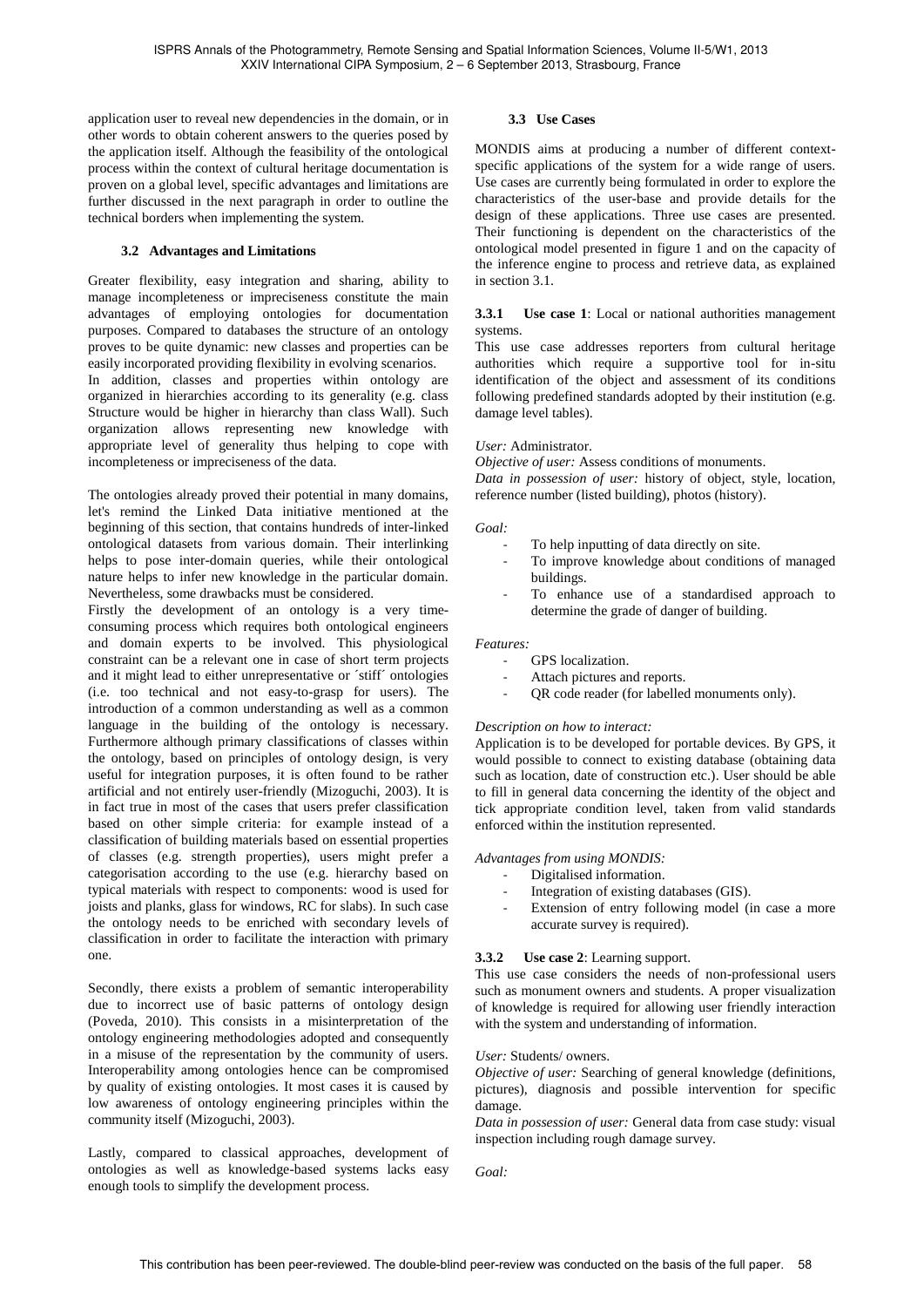- To provide appropriate visualization of stored knowledge.
- To help searching common causes of failures and appropriate intervention.

#### *Features:*

- Pictographic dictionary.
- Support wizard to guide user towards refined search.

#### *Description on how to interact:*

A smart and intuitive visualisation tool is necessary to provide simplified output of complex relationships among factors. A ´knowledge matrix´, whose parameters can be selected by the user, provides a simple searching interface useful also for non experienced users. Cells of the matrix contain knowledge searched for and may be further detailed by clicking.

# *Advantages from using MONDIS:*

- Possibility to compare damage case to stored similar examples.
- Simple visualization of knowledge which, if required, can be extended to deeper level of information.
- Community-based support. The learning tool finds its validity on the reliability of data stored by experienced users.

# **3.3.3 Use case 3**: Application to professional practice.

This use case describes specifics of the use of MONDIS system by professionals dealing with material issues. The domain of materials is in the scope of interest of a variety of professionals with different backgrounds including material scientists, practitioners, companies etc. Considering both the fast development of new conservation materials available as well as the increasing interest in documenting, understanding and rehabilitation of historical materials and technologies, MONDIS system offers a very flexible platform even for enhanced exchange of knowledge between theory and practice, practice and product development and material producers and academics.

*User:* Material scientist, production engineer, conservator

*Objective of user:* Assess data on materials according to type, physic-chemical characteristics, documented application, material analogies, typical deterioration etc.

*Data in possession of user:* Particular cases of material use, its damages/failures, reports of material analyses and research, generalized knowledge on material

*Goal:*

- To organize and access a wide spectrum of knowledge on both historical and modern conservation materials.
- To merge data on typology, chemical composition, physical properties, visual manifestation, mineralogical, geological and petrographical data, known application or use.
- To enable comparison according to recorded material documentation (macrophotographs, thin sections, SEM, XRD patterns etc.).
- To facilitate identification of particular material according its characteristics.
- To facilitate searching compatible or analogous materials.

*Features:* 

- Referenced knowledge base on material characteristics and properties.
- Predefined interactive keys for identification of selected material types (e.g. stone, mortar, metals).
- Routines to sort and categorize particular material according to its properties.
- Location of possible historical sources of material (e.g. maps of quarries, sand resources, historical lime producers).

#### *Description on how to interact:*

Intuitive data accessing through multifactorial queries, standard classification trees of materials, interactive identification keys, GIS application

#### *Advantages from using MONDIS:*

- Possibility to search through huge amount of data on historical materials and conservation agents.
- Possibility to collect a wide spectrum of data on materials and to operate with at the very spot.
- Possibility to classify and sort materials by different criteria.
- Data on materials directly connected to particular monuments, constructions etc. and vice versa.
- Acceleration of feedbacks among theory, production and application of conservation material.

# **4. CONCLUSIONS**

MONDIS is focussed on the development of an ontological framework (Monument Damage Ontology) able to facilitate computer reasoning behind cultural heritage objects´ damage documentation. Developed ontology model attempts to chart knowledge in this domain capturing causal relations between identified factors.

The result is a knowledge-based system aimed at enhancing data sharing and access, and integration of existing digital systems. It features two basic functions: inputting and searching. Versatility of the system is a major concern, therefore different use cases are being considered in order to develop software applications for every day practice: a version of the system for portable devices would help in situ assessment of building conditions according to some predefined assessment standards; an adequate visualization tool would enhance searching of knowledge for less experienced users, such as students and monument owners; finally another application can be considered for divulgation of expert knowledge among researchers and professionals. Concluding, the exploitation of ontologies for the purpose of damage mapping successfully conveys enhanced user accessibility, reliability of contents and possibility of integrating other information systems already existent in the domain.

#### **5. REFERENCES**

#### **References from Journals**:

Blaško, M., Cacciotti R., Křemen P., Kouba Z., 2012. Monument Damage Ontology. *Lecture Notes in Computer Science* (7616), pp. 221-230.

Bodenreider, O., 2008. Ontologies and Data Integration in Biomedicine: Success Stories and Challenging Issues. *Lecture Notes in Computer Science* (5109), pp. 1-4.